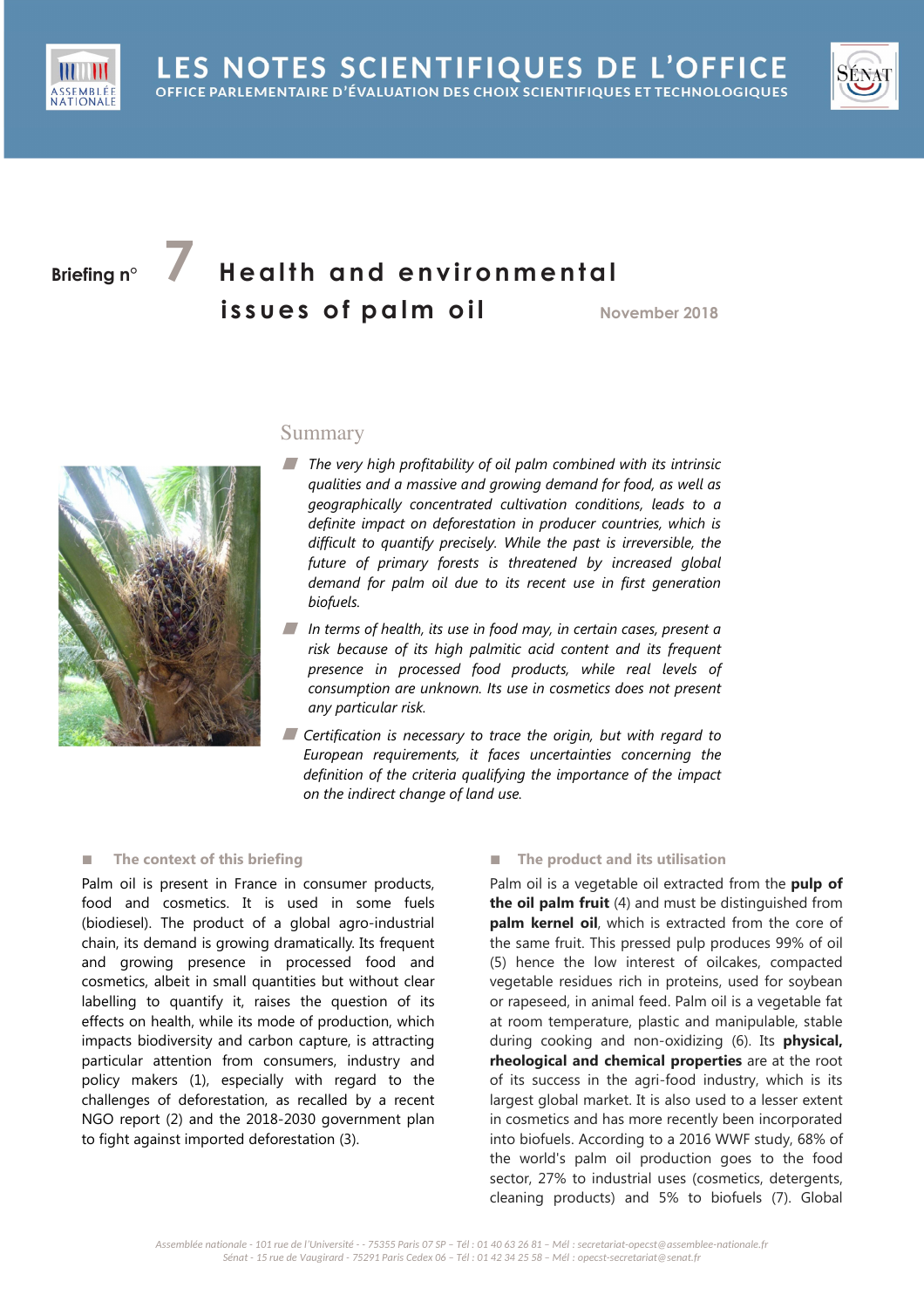production (8) of biofuels has globally experienced strong growth, by 37% between 2010 (59 MTep (9)) and 2017 (81 MTep). In 2015, the largest consumers of palm oil were India and Indonesia, followed by the European Union and China (10).

### ■ **Its composition and physiological effects**

Palm oil is composed (11) mainly of **palmitic acid** (43.5%), a long-chain saturated fatty acid which is atherogenic in case of excess  $(12)$  — as are two other saturated fatty acids, lauric (oil coconut) and myristic (butter and cream) (13) — **oleic acid** (36.6%), monounsaturated fatty acid predominent in our diet, and, to a lesser extent, **linoleic acid** (9% ), a polyunsaturated fatty acid precursor of the omega 6 family of so-called essential fatty acids (14).

The **food use of palm oil**, the micronutrients of which are partly eliminated by refining, is of little relevance from a nutritional point of view, even harmful to health if, because of its palmitic acid content, its consumption contributes to exceeding the recommended upper limit of 8% of total energy intake (15), which is difficult to calculate in everyday life, given the lack of data on the consumption of processed foods and the amount of palmitic oil actually consumed.

In **cosmetology**, palm oil has been used in moisturising creams and hygiene products for almost 40 years because of its stability, olfactory neutrality and safety. Indeed, its lipids naturally present in the stratum corneum, like cholesterols or ceramides, are non-comedogenic at low doses used (16) and remain in the upper layers of the epidermis without entering the body.

#### **■ Its utilisation in biofuels**

The third use of palm oil results from its transformation into diesel biofuel (known as biodiesel) mixes with commercial diesel fuel up to a maximum volume of 8% (17). Two processes exist: **transesterification of oils**, which produces **FAME** (18) (fatty acids methyl esters), and more recently **hydrotreatment**, which produces **HVO** (Hydrotreated Vegetable Oil) **biodiesel**, with the latter process requiring much more expensive production units. On the basis of 2015 data(19), the FAME process used rapeseed (82.3%), palm oil (13.7%) or soybean (2.3%) as raw material, 78% of which came from Europe. While the energy performance is the same regardless of the raw material, the carbon footprint of the entire production chain (production + distribution) differs with a reduction of GHG emissions compared to traditional fuels of 38% for rapeseed, 31% for soya, and 19% for palm oil (20).

#### ■ **Its cultivation and cycle**

The oil palm is a **perennial plant** whose culture (elaeiculture) is spreading in **humid tropical zones**, in a restricted geographical zone around the equator, where it finds the conditions of hygrometry (200 mm of rain per month (21)) and sunshine necessary (22) for the continuous production throughout the year of bunches of about 2 000 fruits (23). Its **economic life cycle** is **around 25 years long** (24) (25) with production beginning in the 3rd year, and full photosynthetic maturity being reached after 5 to 6 years (26).

Its **yields** are very high: **3.8 tonnes of oil per hectare** (t/ha) per year on average worldwide and a potential of more than 10 t/ha (27). This average is much higher than the yields of soybeans (0.4 t/ha/year), sunflower (0.55) and rapeseed (0.72), and explains the major part that palm oil represents in the total production of vegetable oils (28). These high yields make it possible to increase the volume produced in a given cultivated area, or to reduce the area cultivated for a fixed oil production. Beyond this, the quest for improved yields mainly involves research on cultural practices such as that conducted by the Center for International Cooperation in Agronomic Research for Development (CIRAD) and achieves **an average increase of 1% per year** (29). Genetic modification techniques are currently excluded, due in particular to the complexity of the oil palm genome and the multiple gene populations involved.

Cultivated areas are concentrated in Malaysia and Indonesia, which provided 85% of world production in 2018 (30) while some 40 other countries produce the remaining 15% (31). They doubled between 2000 and 2017 to 18.7 million hectares, equivalent to 34% of the area of mainland France (32) and 6.6% of the world's oilseed area (33). Yields and surfaces produced 59 million tonnes of palm oil worldwide in 2016 (34) and nearly 63 million tonnes in 2017 (35) (+ 6.7%) or 38.7% of total world production of oil plants.

# ■ **Its production and use**

After harvest (every 10 to 14 days), the fruits must be pressed within 24 hours (36), which requires **the organisation of harvesting tanks centred around extraction plants.** With regard to **plant protection products and other inputs,** the **requirements for elaeiculture** are considered to be **lower than those for other oilseed crops** (37) with an observed herbicide consumption of 0.41 kg/ha/year for oil palm as against 4.2 kg/ha/year for soybean (38). Rational "zero waste" fertilisation is possible, which converts the liquid effluent of plants, the empty fruit bunches, the few cakes recovered after pressing and the leaves fallen to the ground (39) and thus avoids methanisation. However, in Indonesia and Malaysia, paraquat is said to be used, despite its ban in the European Union because of the serious toxicological risks (40) that it presents when handled.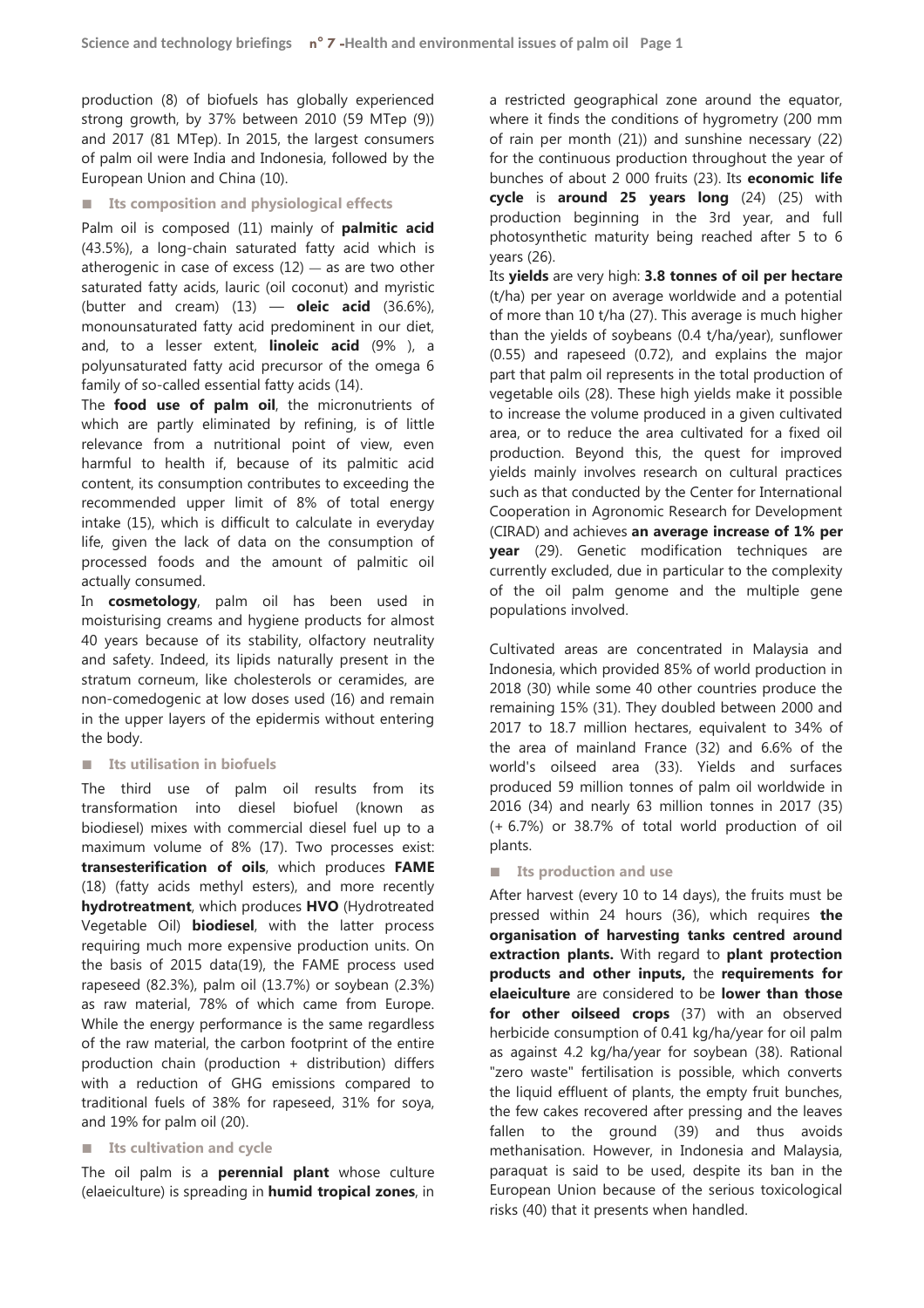Oil palm cultivation is generally **an intensive monoculture** where 60% of farms are agro-industrial complexes (of over 50 hectares) and 40% are small farmers whose profile is very heterogeneous (41), ranging from independent farmers linked to one or more cooperatives, to affiliates of a company managing their plantation. This diversity of models must be taken into account when analysing the social and societal impacts of palm oil production (42) (see below).

The decrease in average yields (43) of existing plantations observed between 2010 and 2014 in Indonesia (minus 6%) and in Malaysia (minus 26%), is apparently linked to the natural ageing of the palms. This suggests that the concomitant increase in production is mainly due to the increase in area dedicated to elaeiculture: an additional 7 million hectares in South-East Asia between 2000 and 2014 (44). The question then is the origin of the additional land allocated to this crop: does it come from deforestation of primary forest, use of degraded forests, peat bogs or non-forest agricultural areas?

#### **■ How can deforestation be measured?**

The main source of data on deforestation (45) is the Food and Agriculture Organization of the United Nations (FAO), which regularly publishes global forest resource assessment reports, detailing for each country (46) the state of forests and woodlands on the basis of standardised data provided by each country. This method has limitations due to its **declarative administrative approach** (47).

The other source is that of the NGO Global Forest Watch, with a **satellite monitoring** program of the state of the world's forests which, via the World Resources Institute (48), exploits the aerial photographs of the surface areas by analysing them using an algorithm to deduce the global vegetation cover. This approach also has limitations (49).

**Field observation** is a third way, at the local level, by making it possible to draw up the history of soil evolution and to estimate the role played by elaeiculture. Such work (50), while requiring more resources, will eventually be able to model the evolution of agro-systems.

# ■ What is the connection between elaeiculture **and deforestation?**

**O**il palm is exploited either in wild palm groves, or with other crops on land cleared by burning, or in intensive monoculture on previously agricultural land (51). Quantification of the direct link between palm cultivation and deforestation is difficult, especially since the main reason for the loss of primary forest is the exploitation of timber and the mining that degrades it into fallow, savannah or agricultural land (52) on which the palm groves can later be installed. In the case of Indonesia, the proportion of direct and indirect deforestation linked to the expansion of elaeiculture is estimated between 11% (2000 to 2010) and 16% (1990 to 2005) (53) (54). At the same time, in 2016, 45% of oil palm plantations in that country were on lands that had been forests in 1989 (55).

In any case, while precise quantitative estimates differ (56), their **general meaning is unambiguous.** According to IUCN, if only 0.5% (57) of deforestation can be attributed directly to palm oil worldwide between 2000 and 2013 (58), this share is much higher in some tropical regions as illustrated by the data previously cited and is worsening on new fronts, as in Borneo where, from 1989 to 2008, nearly 30% of the primary forests felled were converted into oil palm plantations(59).

**■ The impact of elaeiculture: indirect changes in soil use**

The conversion of one hectare of palms for food into one hectare for biofuels does not increase "net deforestation", especially since the same oil is sometimes used in both cases. But in fact, the strong demand for biofuel oil pushes **producers of palm oil**  for food (for which global demand is mostly rigid, outside Europe (60)) to **turn to new surfaces such** as degraded forests, peat bogs or primary forests. Although difficult to measure and controversial, the notion of indirect land-use change (ILUC) will be taken into account by the European Union in its energy policy (61).

Pointing out the perverse effects of biofuel certification, two public reports, "Mirage (62)" and "Globiom (69)", have developed methods for quantifying the influence of the ILUC on their final carbon impact. The European Parliament, the Commission and the Council agreed on 14 June 2018 (as part of the reform of renewable energy regulation) on the **cap on the consumption of "high-impact ILUC" biofuels** (63) **up to the end of 2023** at the level recorded in 2019 and **their gradual decline until their definitive elimination in 2030 (64), thus calling into question the production of biofuels from food biomass, including palm oil**. This decision is also in response to the prospects of increasing use of biofuels for air transport.

# ■ **The carbon balance of elaeiculture**

While European regulation provides for taking into account the concept of ILUC in the short term, the criteria of evaluation of its impact, weak, moderate or severe, are difficult to settle (65) and will have to take account of the latest available scientific data. The **total life cycle assessment** of palm oil production measured in grams of  $CO<sub>2</sub>$  per megajoule of biodiesel consumed is 40 on average, compared to only 9 for a culture without ILUC, but 400 if the palm grove has replaced a peat bog (66). Full life cycle assessments, however, vary in the studies depending on the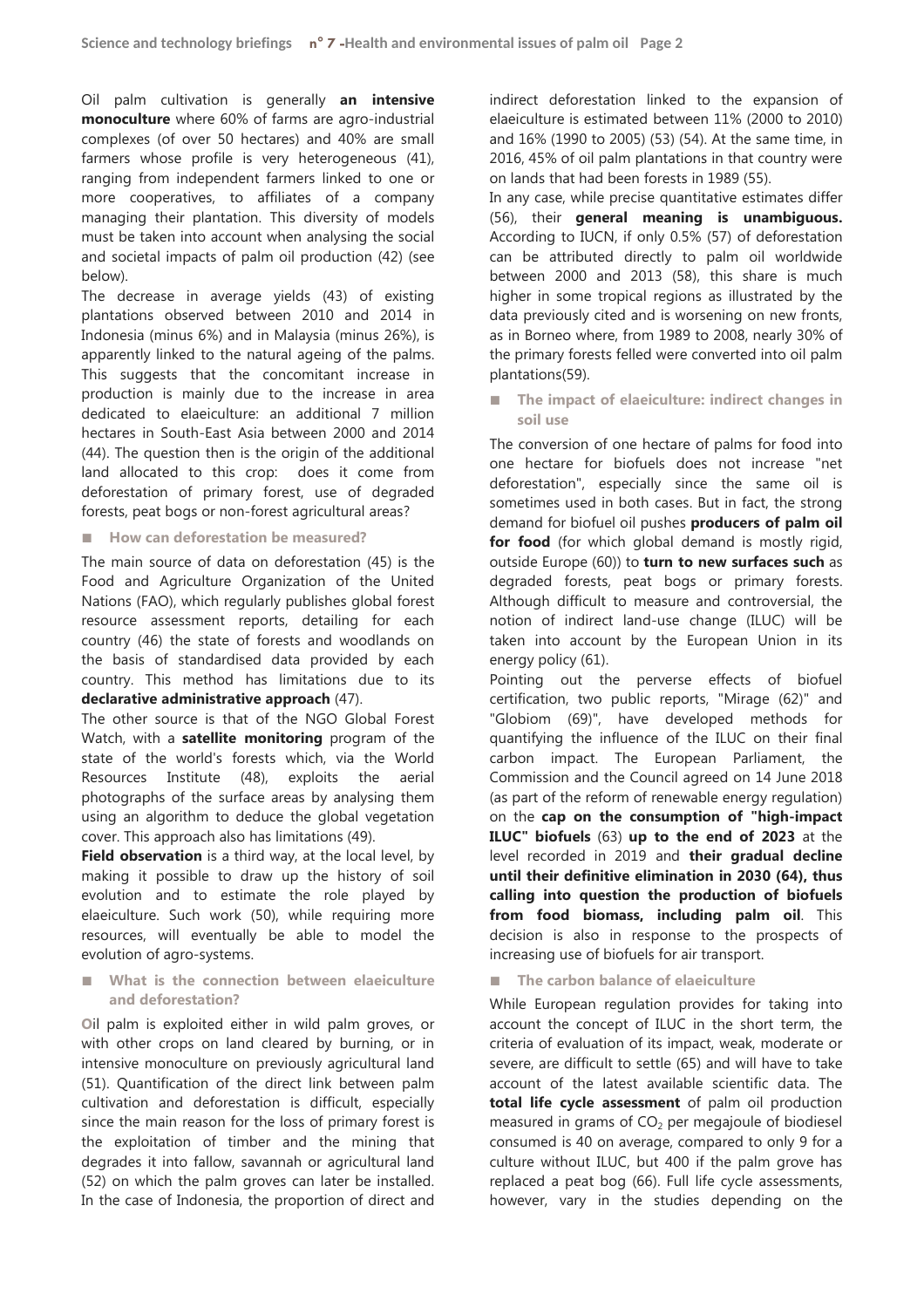method used to measure the carbon load of the biomass and according to the selected hypothesis of plantation lifecycle.

The contribution of elaeiculture to global warming also depends on other factors such as liquid discharges (effluents), which are a source of methane during their fermentation (67). Effluent treatment is, however, widespread in industrial plantations, by cogeneration (combustion of waste to produce energy), composting and anaerobic digestion (68).

Finally, more complete analysis of the abovementioned land use (69) shows, as part of the methodology followed, that the **net CO2 emissions** for biodiesel using palm oil appear **significantly higher** than for those using soybean or sunflower oil, or as bio-fuels incorporating ethanol. Biofuel technologies of the second generation (from residual biomass, such as forest waste) and third generation (from algae), have a much better record. The third generation, however, has not yet reached the maturity necessary for its large-scale exploitation.

#### **■ Impact on biodiversity**

The regions in which elaeiculture flourishes are home to the Earth's most biodiverse forests (70). And in this tropical zone, it is well established that the conversion of forest areas to agricultural land is responsible for a significant decline in the variety of species (71). Monocultures, such as oil palm, affect the habitat of large **mammals whose diversity has decreased by between 65% and 90%** (72). In the same way, the diversity of birds, butterflies and fungi in a palm grove is only a fraction of that of a forest, whether primary or exploited (73). The IUCN (International Union for the Conservation of Nature) believes that on its list of 'critically endangered', 'endangered' or 'vulnerable' species, aquaculture and agriculture are the first causal factors (ahead of fishing and hunting), threatening 9,251 species. Palm oil would threaten 193 species on this same list.

#### **■ Elaeiculture and development**

**The societal impact of the development of elaeiculture** is complex, varying with location, time and populations (74) and more complete analysis would require further work. It should be noted here that on the one hand, field observation shows that the

unquestionable increase in income made possible by elaeiculture does not benefit all concerned (75) and, on the other hand, that better respect for the human rights of communities and the establishment of legally secure land ownership in the concerned areas is often associated with more positive effects on the forest (76).

#### **■ Labeling and traceability**

Tracing and certifying palm oil is an indispensable tool for measuring and containing its impact. The RSPO ("Roundtable on Sustainable Palm Oil") label was created in 2004 on the initiative of industrial producers and NGOs (including the WWF) (77) and aims to be multipartite and **voluntary**. Specification establishes criteria that certified producers must respect. To date, 20% of global production is RSPO certified (78). This label has several levels of very different traceability requirements (RSPO Next is the highest(79)), but its favorable effects are gradual (80) and are the target of recurrent criticism (81).

Other certification schemes also exist: national certifications of producing States (82), certification of palm oil imported into Europe for biofuels (83), labelling of products using palm oil themselves (84).

**■ Conclusions** 

Several recommendations can be made: in the **food sector**, collection of data on the **consumption of processed products** to assess whether or not there is a need to change the **labelling "vegetable oil"** to the stipulation of palmitic acid content; on an **environmental** level, regular assessment of the **qualitative and quantitative progress of certification on traceability**, and encouragement of projects for tools giving accurate and real-time knowledge of **deforestation** in order to better contain it; and finally, for transportation use, development of comprehensive life-cycle calculations for various biofuels and **support for initiatives in favour of second- and third-generation biofuels.**

*Site Internet de l'OPECST :* 

*http://www.assemblee-nationale.fr/commissions/opecst-index.asp http://www.senat.fr/opecst/*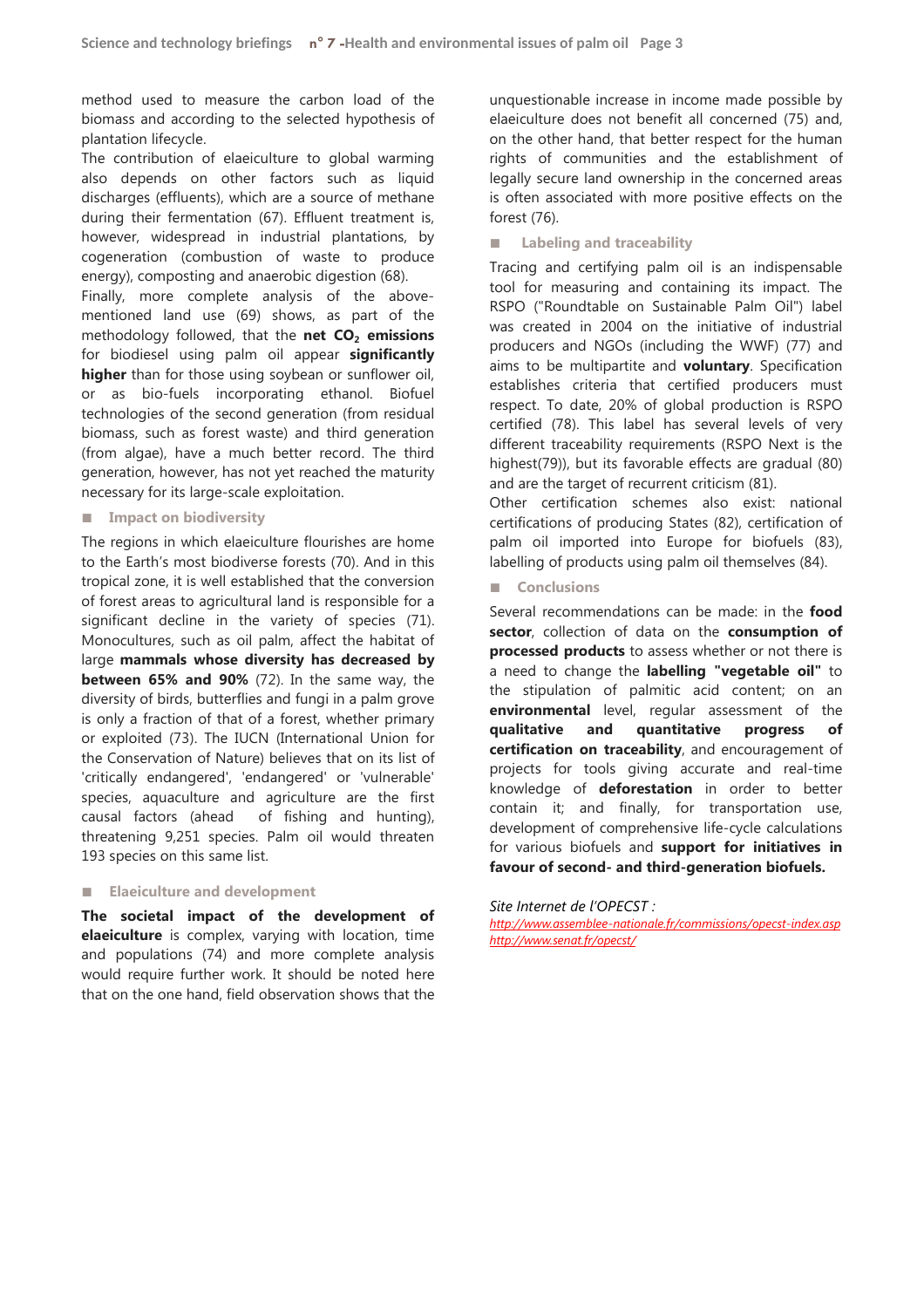# **Endnotes**

1. On several occasions (2012, 2014 and 2016), French parliamentarians proposed the introduction of a specific tax on palm oil. Thus amendment No. 367 to the draft bill "Reconquest of Biodiversity, Nature and Landscapes", tabled in the Senate on 14 January 2016 by Ms. ARCHIMBAUD, Mr. GATTOLIN, Mrs. BLANDIN, Mr. DANTEC, Mr. LABBÉ and members of the ecologist group. https://www.senat.fr/enseance/2014-2015/608/Amdt\_367.html

Very recently, on November 16, the National Assembly passed, in first reading of the draft budget law for 2019, an amendment II-2267 to its article 60, tending, starting from 2021, to exclude fuels incorporating palm oil in the biofuel category and therefore their tax advantage as for the General Tax on Polluting Activities (TGAP).

http://www.assemblee-nationale.fr/15/amendements/1255C/AN

2. https://www.wwf.fr/sites/default/files/doc-2018-

11/20181107\_Rapport\_Synthe%CC%80se\_De%CC%81forestation\_Importe%CC%81e\_France\_WWF-min.pdf

This recent WWF (World Wide Fund for Nature) report on the use of soybean, palm oil, cocoa, beef and leather, wood, pulp and rubber, concludes that on a footprint of France linked to imports of the seven imported agricultural and forestry raw materials identified of 14.8 million hectares (more than a quarter of the surface area of metropolitan France and half of the French agricultural area), palm oil accounts for 2.8%, 12 times less than soybean, which accounts for one third. This report recommends that governments prohibit firstgeneration biofuels resulting in significant indirect land-use changes (ILUC); encourage zero public procurement deforestation; stop the stigmatisation of palm oil while being rigorous on the modes of production. For this, strong technical and diplomatic partnerships need to be forged with producing countries.

3. https://www.ecologique-solidaire.gouv.fr/france-veut-mettre-fin-dici-2030-deforestation-causee-limportation-produits-non-durables-0

4. Elaeis guineensis: elais of Guinea. The oil palm is native to tropical Africa. MALEY J., BAHUCHET S. & al, (1999), "L'expansion du palmier à huile (Elaeis guineensis) en Afrique centrale au cours des trois derniers millénaires : nouvelles données et interprétations" ["The expansion of the oil palm (Elaeis guineensis) in Central Africa over the last three millennia: new data and interpretations"] [archive] ecologie-humaine.eu; PDF, 20pp

5. MEIJAARD E., GARCIA-ULLOA J., SHEIL D., CARLSON K.M., WICH S.A., JUFFE-BIGNOLI D. and BROOKS T.M. (2018). "Palmiers à huile et biodiversité. Analyse de la situation" ["Oil palm and biodiversity. Situation Analysis"] by the IUCN Working Group on Oil Palm Gland, Switzerland: IUCN. p.9.

6. Fonds français alimentation et santé, « L'huile de palme : aspects nutritionnels, sociaux et environnementaux » ["Palm oil: nutritional, social and environmental aspects"] Available on: http://alimentation-sante.org/wp-content/uploads/2012/11/Presentation Hd-P\_1112.pdf

7. *Palm oil report Germany*, *Searching for alternatives*, wwf, 2016.

https://mobil.wwf.de/fileadmin/fm-wwf/Publikationen-PDF/WWF\_Report\_Palm\_Oil\_-\_Searching\_for\_Alternatives.pdf

8. Data from the International Energy Agency https://www.iea.org/tcep/transport/biofuels/

9. MTep: million tons oil equivalent.

10. Report for the European Commission: "Environmental impact of palm oil consumption". 2018.

11. Ciqual, Table of nutritional composition by Anses: https://ciqual.anses.fr/#/aliments/16150/uile-de-palme-raffinee.

12. Some meta-analysis, however, tend to qualify this risk, e.g. "Meta-analysis of prospective cohort studies evaluating the association of saturated fat with cardiovascular disease," SIRI-TARINO PW, SUN Q., HU FB, KRAUSS RM, The American Journal of Clinical Nutrition 91 (3), 535-546, 2010 .

13. Anses, collective expertise report « Actualisation des apports nutritionnels conseillés pour les acides gras » ["Update of the recommended dietary intakes for fatty acids"], May 2011. p. 252. Accessible on: https://www.anses.fr/fr/system/files/NUT2006sa0359Ra.pdf

14. An essential fatty acid is a fatty acid that the body needs but cannot synthesise.

15. ANSES estimates that the physiological need for fatty acids is 30% of the total energy intake with a maximum of 12% of saturated fatty acids but only 8% for three saturated fatty acids, in this case: palmitic, myristic and lauric acids, which are atherogenic in case of excess.

ANSES - collective expertise report « Actualisation des apports nutritionnels conseillés pour les acides gras » ["Update of the<br>recommended a dietary aintakes tor fatty acids"], May 2011. p. 252. Accessible recommended dietary intakes for fatty acids"], May 2011. p. 252. Accessible on https://www.anses.fr/fr/system/files/NUT2006sa0359Ra.pdf

16. Comedones are accumulations of excess sebum which clogs the pores of the skin, preventing it from breathing.

17. Are liable to the tax provided for in Article 266 *quindecies* of the Customs Code, i.e. the supplement of general tax on polluting activities relating to fuels (TGAP-b), those who offer for consumption, in France, petroleum products which do not reach a target rate of incorporation of biofuels currently of 7.5% for the gasoline sector and 7.7% in the diesel sector. The differentiation of excise duties to take account of the incorporation of biofuels has been authorised by European legislation since 2002. Similar mechanisms exist in many other EU countries, but without harmonisation.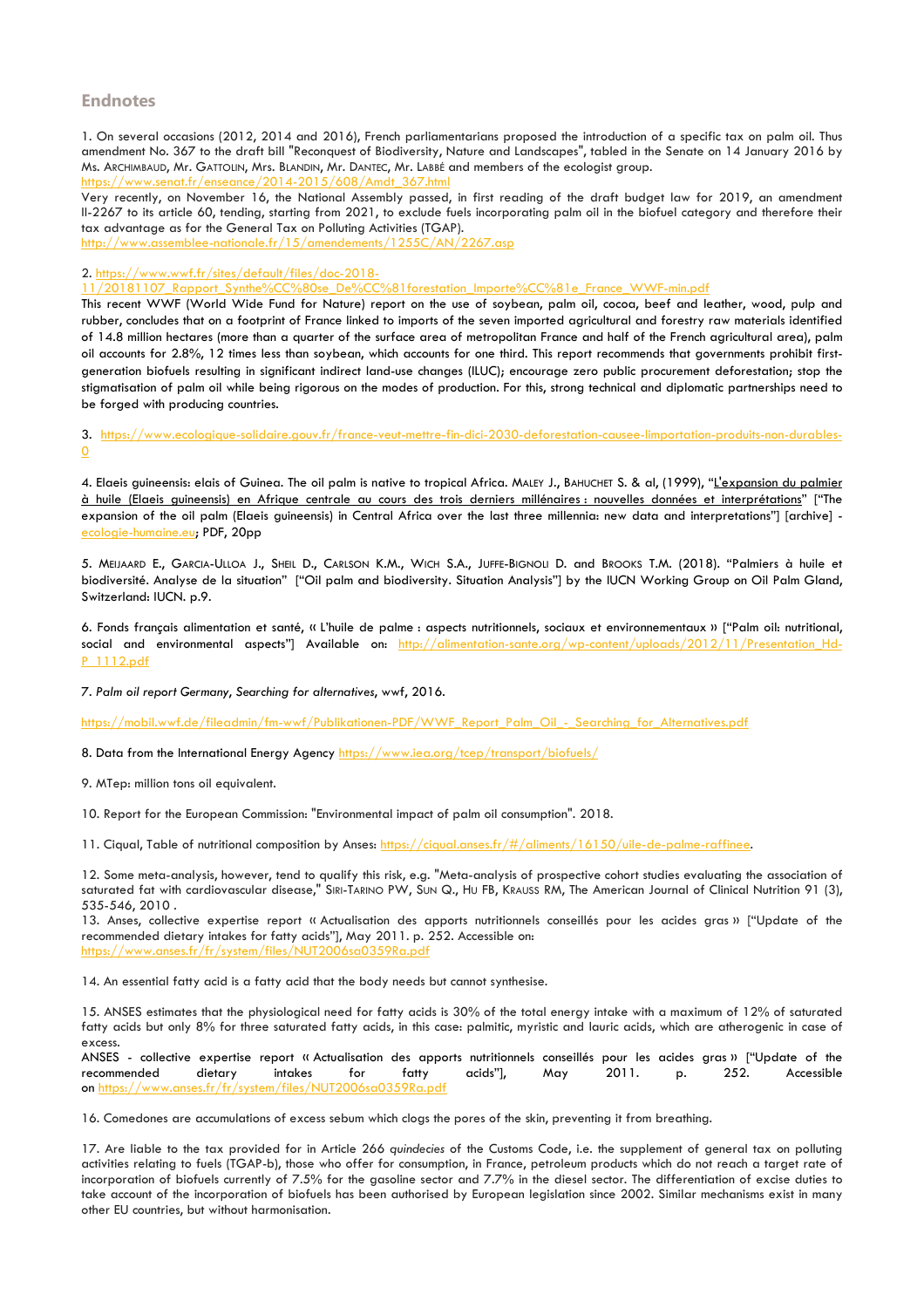http://www.douane.gouv.fr/informations/bulletins-officiels-des-douanes?da=17-036

This provision was challenged, with regard to the use of palm oil in biofuels, during the discussion of the first part of the draft budget law for 2019 in the National Assembly, on October 16, 2018. Then, on November 16, the National Assembly adopted, in first reading of the Finance draft Bill for 2019, an amendment tending, starting from 2021, to exclude fuels incorporating palm oil from the category of biofuels and therefore their tax advantage as for the General Tax on Polluting Activities (TGAP) (see note (1)).

Moreover, the FAMEs are used as a mixture in commercially available commercial diesel at a maximum of 8% by volume. FAMEs can also be incorporated up to 30% by volume for off-trade use in "captive fleets".

Source Ministry of Ecological Transition in Solidarity https://www.ecologique-solidaire.gouv.fr/biofuels.

18. See the thesis by Berna HAMAD, which explains the whole process: « Transestérification des huiles végétales par l'éthanol en conditions douces par catalyses hétérogènes acide et basique ».["Transesterification of vegetable oils by ethanol under mild conditions by heterogeneous acid and basic catalysts"] Claude Bernard University - Lyon I, 2009 https://tel.archives-ouvertes.fr/tel-00675661/document

19. Data from the Ministry of Ecological Transition in Solidarity; https://www.ecologique-solidaire.gouv.fr/biocarburants#e1

20. Annex V to Directive 2009/28 / EC of the European Parliament and of the Council of 23 April 2009 https://eur- $\frac{1}{2}$ europa.eu/legal-content/FR/TXT/PDF/ $\frac{2}{1}$ uri $=$ OJ:L $\frac{2009.140 \cdot$ FULL&from=FR/TXT

21. Report for the European Commission. "Environmental impact of palm oil consumption" 2018.

22. BASRI WAHID M., ABDULLAH S., Henson I.E., "Oil palm – Achievements and potential". Plant Production Science 8, 288-297 (2005).

23. ONG Ch et al, "Comparison of palm oil, jatropha curcas and callophylum inophyllum for biodiesel : a review". *Renewable and Sustainable Energies Review*, 2011

24. MEIJAARD E. et al. TM Publishers (2018), « Palmiers à huile et biodiversité. Analyse de la situation » ["Oil Palm and Biodiversity. Situation Analysis"] by the IUCN Working Group on Oil Palm. Gland, Switzerland: IUCN.xv + 128p.

25. A. ISMAIL, M. NOOR MAMAT, "The Optimal Age of Oil Palm Replanting", *Oil Palm Industry Economic Journal* (vol 2(1)/2002). http://palmoilis.mpob.gov.my/publications/OPIEJ/opiejv2n1-2.pdf

26. BASRI WAHID M., ABDULLAH S., Henson I.E., "Oil palm – Achievements and potential". Plant Production Science 8, 288-297 (2005)

27. Alain RIVAL, « Palmier à huile : défis et questions pour la recherche » ["Oil palm: challenges and questions for research"]. *OCL* (20) n° 83 mai-juin 2013, p. 136

https://www.ocl-journal.org/articles/ocl/full\_html/2013/03/ocl2013203p133/ocl2013203p133.html

28. *Oil World Database* and the CGEDD/CGAAER report (7% as against 39% in 2011) – *cf.* the list of people consulted.

29. DURAND-GASSELIN T., COCHARD B., AMBLARD P., DE FRANQUEVILLE H. « Un regard sur quarante ans d'amélioration génétique du palmier à huile (*Elaeis guineensis*) et son impact sur la filière » ["A look at 40 years of genetic improvement of the oil palm (Elaeis guineensis) and its impact on the sector"]. Le sélectionneur français 2002 ; 53 : 133-47. Quoted by Alain RIVAL, *Ibid*. p. 10

30. Data from the USDA: https://apps.fas.usda.gov/psdonline/circulars/oilseeds.pdf

31. Source theoilpalm.org

32. *Ibid.* MEIJAARD E. et al. TM Publishers (2018), « Palmiers à huile et biodiversité. Analyse de la situation » ["Oil Palm and Biodiversity. Situation Analysis"] by the IUCN Working Group on Oil Palm. Gland, Switzerland: IUCN.xv + 128p.

33. The most reliable data, recognised by all the actors concerning palm oil production volumes, are those of Oil World, cited here by the European Palm Oil Alliance https://www.palmoilandfood.eu/fr/la-production-d%E2%80%99huile-de-palme

34. Data from *Palm Oil Analytics* http://www.palmoilanalytics.com/files/epos-final-59.pdf

35. WUDAN Y. *"*A makeover for the world's most hated crop*"*. *Nature* 2017, 543 : 306-308.

36. MEIJAARD E. et al. TM Publishers (2018), « Palmiers à huile et biodiversité. Analyse de la situation » ["Oil Palm and Biodiversity. Situation Analysis"] by the IUCN Working Group on Oil Palm. Gland, Switzerland: IUCN.xv + 128p.

37. General Comment No. 6 of the European Parliament's motion for a resolution - 20 March 2017 on palm oil and deforestation of tropical moist forests (2016/2222 (INI) - Committee on the Environment, Public Health and Food Safety. Rapporteur: Kateřina KONEČNÁ. http://www.europarl.europa.eu/sides/getDoc.do?pubRef=-%2f%2fEP%2f%2fTEXT%2bREPORT%2bA8-2017- 0066%2b0%2bDOC%2bXML%2bV0%2f%2fFR&language=FR

38. RIVAL A., LEVANG P. La palme des controverses [The "palm" of controversy], Qae Editions, 2013, 38-49.

39. BASRI WAHID M., ABDULLAH S., HENSON I.E. , "*Oil palm – Achievements and potential". Plant Production Science 8*, 288-297 (2005)

40. PETIT-PAITEL A, « Toxicité de l'herbicide paraquat : mécanismes moléculaires impliqués dans la dégénérescence neuronale parkinsonienne et potentiel thérapeutique d'une molécule anti-inflammatoire » ["Paraquat Herbicide Toxicity: Molecular Mechanisms Involved in Parkinsonian Neuronal Degeneration and the Therapeutic Potential of an Anti-inflammatory Molecule"]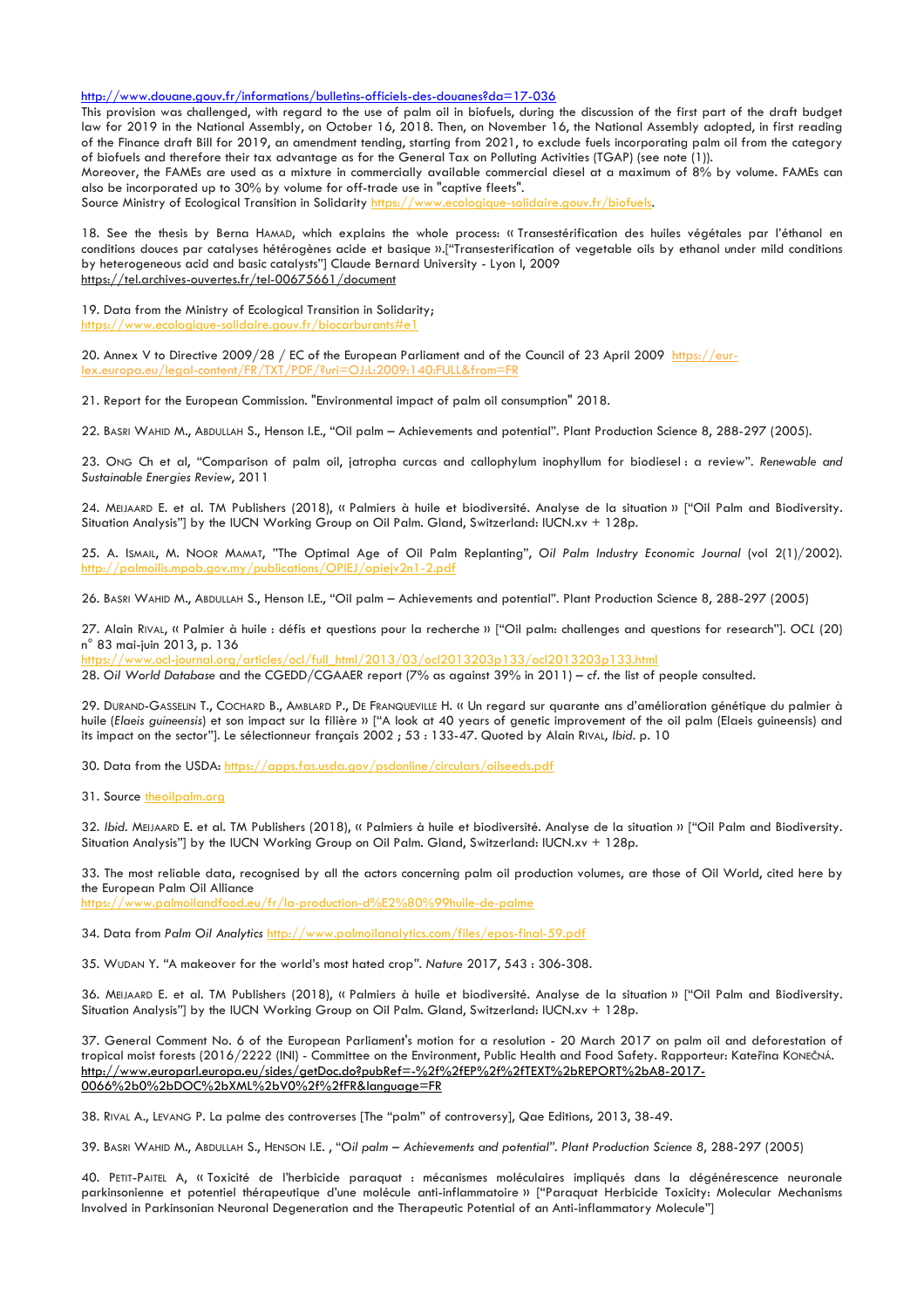. https://bvs.anses.fr/sites/default/files/BVS-mg-025-Petit-Paitel.pdf

41. RIVAL A., LEVANG P. "La palme des controverses" [The "palm" of controversy], Qae Editions, 2013, 38-49.

42. MEIJAARD E. et al. TM Publishers (2018), « Palmiers à huile et biodiversité. Analyse de la situation » ["Oil Palm and Biodiversity. Situation Analysis"] by the IUCN Working Group on Oil Palm. Gland, Switzerland: IUCN.xv + 128p.

43. MALINS C., 2012. "*Comments of the ICCT on EPA Palm Oil Pathway*" *NODA*. Washington, D.C. The author relies in this study on data from the USDA over the period 1970-2010. https://www.theicct.org/sites/default/files/ICCT\_EPA-palm-NODA-comments\_Apr2012.pdf

44. MALINS C. (2017). "Driving deforestation : the impact of expanding palm oil demand through biofuel policy*"*. Cerulogu, London.

45. Woodlands are traditionally classified according to their state: primary forests (which have never been modified by humans); secondary forests (modified primary forests which have reconstituted themselves more or less partially); peat soils (biomass accumulation zones in anaerobic environment) or degraded forests (part of the tree mass has disappeared, without affecting the total area). Each institution (government, FAO, NGO, etc.) which plans to evaluate the use of surfaces tends to adopt its own classification criteria.

46. List of Forest Resources Assessment (FRA) by country:

http://www.fao.org/forest-resources-assessment/current-assessment/country-reports/en

47. These limitations are due in particular to the incompleteness of data produced by some States, which affects the credibility of aggregate estimates. In addition, natural phenomena, such as fires or hurricanes, are not taken into account because the data required by FAO relates only to deliberate changes in land use.

48. GFW site: https://www.globalforestwatch.org/map

49. This method makes it difficult to distinguish the nature of forests because of the similar aspect as seen from the air. In addition, satellite observations cannot account for the temporary or permanent nature of deforestation. In addition, a photograph without historical information of land-use change can lead to unproven cause-and-effect relationships. The replacement of a forest with a palm or rubber plantation does not necessarily mean that this forest has been cut down to allow the establishment of a plantation. Forests are most often cut for logging and then replaced (or not) by farms.

50. See, for example, the observation of data on Kalimantan Island and the modelling of the evolution of forest cover according to different scenarios: SHARMA SK, BARAL H, PACHECO P and LAUMONIER Y, "Assessing impacts on ecosystem services under various plausible palm oil expansion scenarios in Central Kalimantan, Indonesia", *Cifor Brief Info* No. 176, May 2017, and a study on the island of Borneo: GAVEAU D L A et al.,"Rapid conversions and avoided deforestation: examining four decades of industrial plantation expansion in Borneo ". Scientific Reports 6, 32017 (2016) https://doi.org/10.1038

51. RIVAL A., LEVANG P. La palme des controverses [The "palm" of controversy], Qae Editions, 2013, 38-49.

52. RIVAL A.,*op.cit.*

53. AUSTIN K.G., MOSNIER A., PIRKER J., MCCALLUM I., FRITZ S., & KASIBHATLA P.S. (2017). "Shifting patterns of oil palm driven deforestation in Indonesia and implications for zero-deforestation commitments"*.* Land Use Policy, 41-48

54. FITZHERBERT E.B. et al. "How will oil palm expansion affect biodiversity?" Trends Ecol Evol, 2008, 10 : 538-45.

55. VIJAY V., PIMM S.L., JENKIINS C.N., SMITH S.J. "The impacts of oil palm on recent deforestation and biodiversity loss". PloS One 11/7 (2017), 1-19

56. These two approaches are also based on different values of the afforestation rate of an observation unit (0.5 hectare) required to qualify the forest area: respectively 10% and 30%. In addition, they are both confronted with the fact that the causes of deforestation vary significantly from one region to another.

57. Or 0.04% per year on average.

58. IUCN, *Ibid*. p. 20.

59. CARLSON KM, et al. "Committed carbon emissions, deforestation, and community land conversion from oil palm plantation expansion in West Kalimantan", Indonesia. PNAS 2012; 109: 7559–7564.

60. Figures from the report of the NGO Transport & Environment, based on the statistics of Fediol (European professional organisation of vegetable oil producers) "Cars and trucks burn almost half of palm oil used in Europe", May 2016. p. 2. https://urlz.fr/865W Fediol data: https://www.fediol.eu/data/152120615

61. AUBERT M.H., BÉNÉZIT J.J., CHAMPANHET F., TALON M.R. « Durabilité de l'huile de palme et des autres huiles végétales »["Sustainability of palm oil and other vegetable oils"]. CGEDD and CGAAER Report, December 2016.

62. LABORDE D. (IFPRI), "Assessing the land use change consequences of the European biofuel policy*"*, October 2011 http://www.ifpri.org/publication/assessing-land-use-change-consequences-european-biofuel-policies

63. The definition of the concept of "strong impact ILUC" is the responsibility of the European Commission, whose recommendations in this area are expected on 1 February 2019 after the publication of a report in January 2019.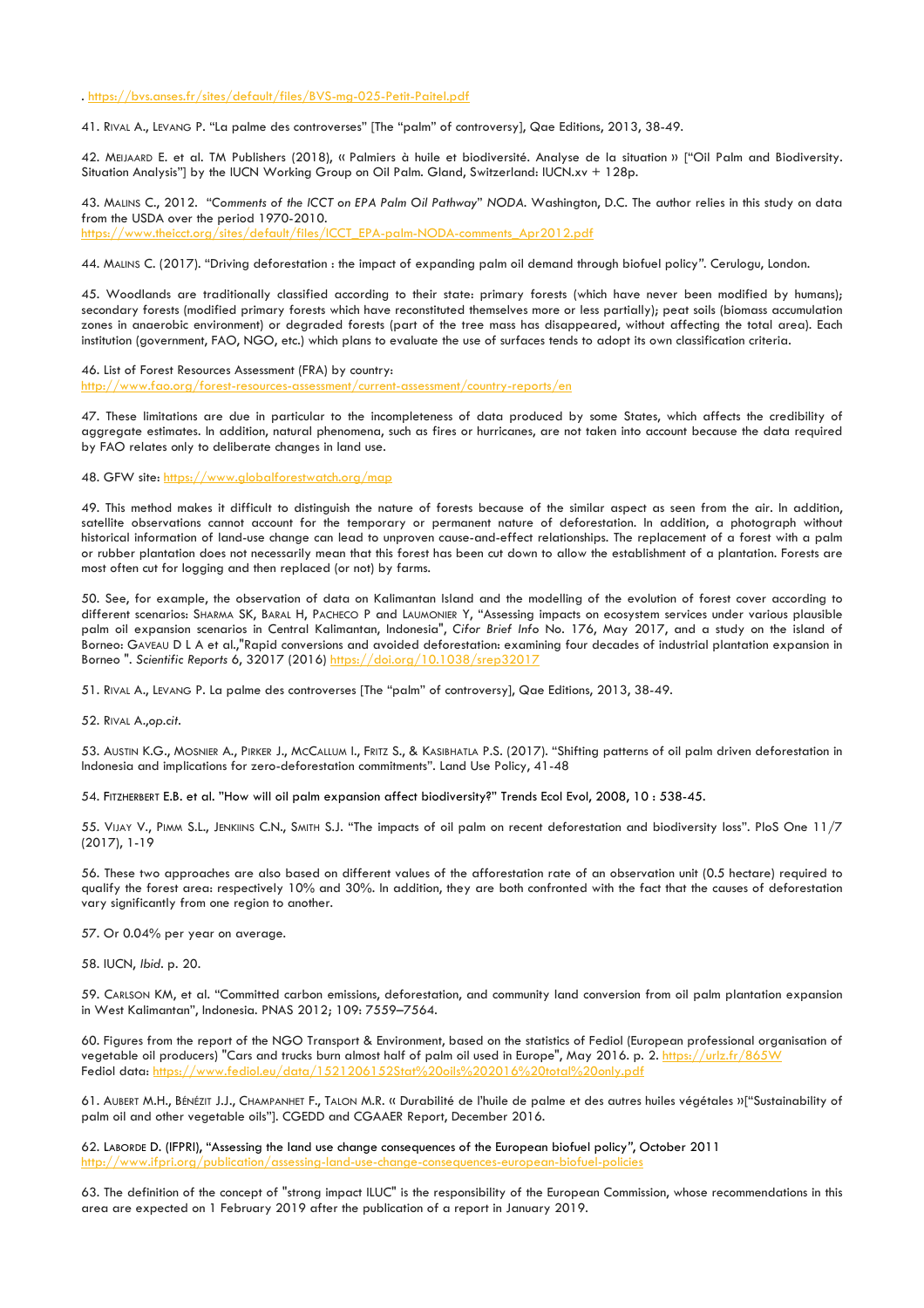64. See the text N ° 2016/0382 (COD) adopted at first reading by the European Parliament in January 2018 to amend Directive 2009/28 / EC of the European Parliament and of the Council of 23 April 2009 on the promotion of the use of energy produced from renewable sources https://oeilm.secure.europarl.europa.eu/oeil-mobile/summary/1519347?t=d&l=en, and especially the agreement registered by the Council on 27 June 2018 http://www.europarl.europa.eu/RegData/commissions/itre/lcag/2018/06-27/ITRE\_LA(2018)005598\_EN.pdf, which gave rise to a vote in plenary at European Parliament on 13 November 2018, with adoption of a motion for a legislative resolution on the proposal for a directive of the European Parliament and of the Council on the promotion of the use of energy from renewable sources (recast) (COM) (2016) 0767 - C8-0500 / 2016 - 2016/0382 (COD)): http://www.europarl.europa.eu/sides/getDoc.do?type=TA&reference=P8-TA-2018-0444&format=XML&language=FR.

65. Cour des comptes. Annual public report 2016. « Les biocarburants : des résultats en progrès, des adaptations nécessaires »,["Biofuels: results in progress, adaptations needed"], February 2016.

66. MANIK Y. et HALOG A. "A meta-analytic review of life cycle assessment and flow analyses of palm biodiesel". *Integr Environ Assess Manag*. 2012. 9(1), 134-41.

67. IUCN, Ibid. p. 34

68. NOËL J.M., « Résidus d'huilerie de palme : déchets par le passé... ressource d'aujourd'hui ? » ["Palm oil residues: yesterday's waste ... today's resource?"]2006. Palmier à huile, cocotier. CIRAD-BIOS. Montpellier : CIRAD, 2 p.

69. Report called "Globiom", commissioned by the European Commission - VALIN H et al, "The land use change impact of biofuels consumed in the EU. Quantification of area and greenhouse gas impacts". 27 August 2015 https://ec.europa.eu/energy/sites/ener/files/documents/Final%20Report\_GLOBIOM\_publication.pdf

70. WHITMORE TC. Introduction to Tropical Rain Forests. Oxford, 2003.

71. BROOK B.W., SODHI N.S., Ng PKL. "Catastrophic extinctions follow deforestation in Singapore". Nature, 424 (2003), 420-23.

72. WEARN O.R., CARBONE C., ROWCLIFFE J.M., BERNARD H., EWERS R.M., "Grain-dependent responses of mammalian diversity to land use and the implications for conservation set-aside ". *Ecological Applications* 26, 1409-1420 (2016). https://doi.org/10.1890/15-1363.

73. Report of the European Commission on the environmental impact of palm oil. 2018, p55

74. Oil Palm and Biodiversity. A Situation Analysis of The IUCN Oil Palm Task Force. 2018 Gland, Switzerland

75. RIVAL A., LEVANG P., « La palme des controverses, Palmier à huile et enjeux de développement » [The « palm » of controversy: Oil palm and development stakes], Quae Editions 2013, 38-39

76. ROBINSON B.E., HOLLAND M.B., NAUGHTON-TREVES L., "Does secure land tenure save forests? A meta-analysis of the relationship between land tenure and tropical deforestation<sup>"</sup> https://doi.org/10.1016/j.gloenvcha.2013.05.012

77. Seven categories of actors are involved: manufacturers of consumer products (802 members, 46%), oil processors and traders (586 members, 34%), planters (186 members, 10%), retailers (83 members, 5 %), Environmental and nature conservation NGOs (38 members, 2%) banks (14 members, 1%), social and development NGOs (12 members, 1%), out of 1721 actors in total (OPECST calculations from data from the RSPO website).

78. According to the site www.rspo.org.

79. The RSPO-next label represents the highest level of requirement: complete traceability, absence of deforestation, exclusion of palm grove exploitation, slash-and-burn farming, etc., with verification of these commitments by an independent third party actor.

80. https://www.greenpeace.org/international/story/18478/forest-destroying-products-and-producers-times-up/

81. In 2015, WWF published a Certification Assessment Tool (CAT) to help analyse the strengths and weaknesses of certification systems.

82. Government certifications exist in Indonesia (ISPO) and Malaysia (MSPO), which aim to enforce national regulations step by step for all producers. They have less stringent criteria than RSPO but are mandatory. ISPO, developed by the General Directorate of Plantations of the Indonesian Ministry of Agriculture and implemented at the inter-ministerial level, has been mandatory for major producers since 2014, and will be phased in for small and medium sized farms. The MSPO certification scheme has been conducted by a specific body, the Malaysian Palm Oil Committee, since 2015, and is not mandatory.

See, for example, report of Marie-Hélène AUBERT, Jean-Jacques BÉNÉZIT, François CHAMPANHET and Michel-Régis TALON, "CGEDD and CGAAER report on the sustainability of palm oil and other vegetable oils", December 2016. http://agriculture.gouv.fr/durabilite-delhuile-de-palme-et-des-autres-huiles-vegetales

83. Which must meet certification levels recognised by the European Union, including ISCC - International Sustainability & Carbon Certification. The first multi-stakeholder standard, established in response to the "RED" directive created in Germany, it certifies 300 palm oil producers. Its level of requirement is equivalent to "Mass Balance" of RSPO.

84. Other schemes are close to such labels: POIG (Palm Oil Innovation Group) is a label promoting innovation, made up of a network of firms and NGOs, and requiring its members to be certified at 50% RSPO. Ecocert has certified palm oil products since 2010. An independent French body, recognised by the State for certification, it does not include stakeholders and mainly concerns "organic" products.